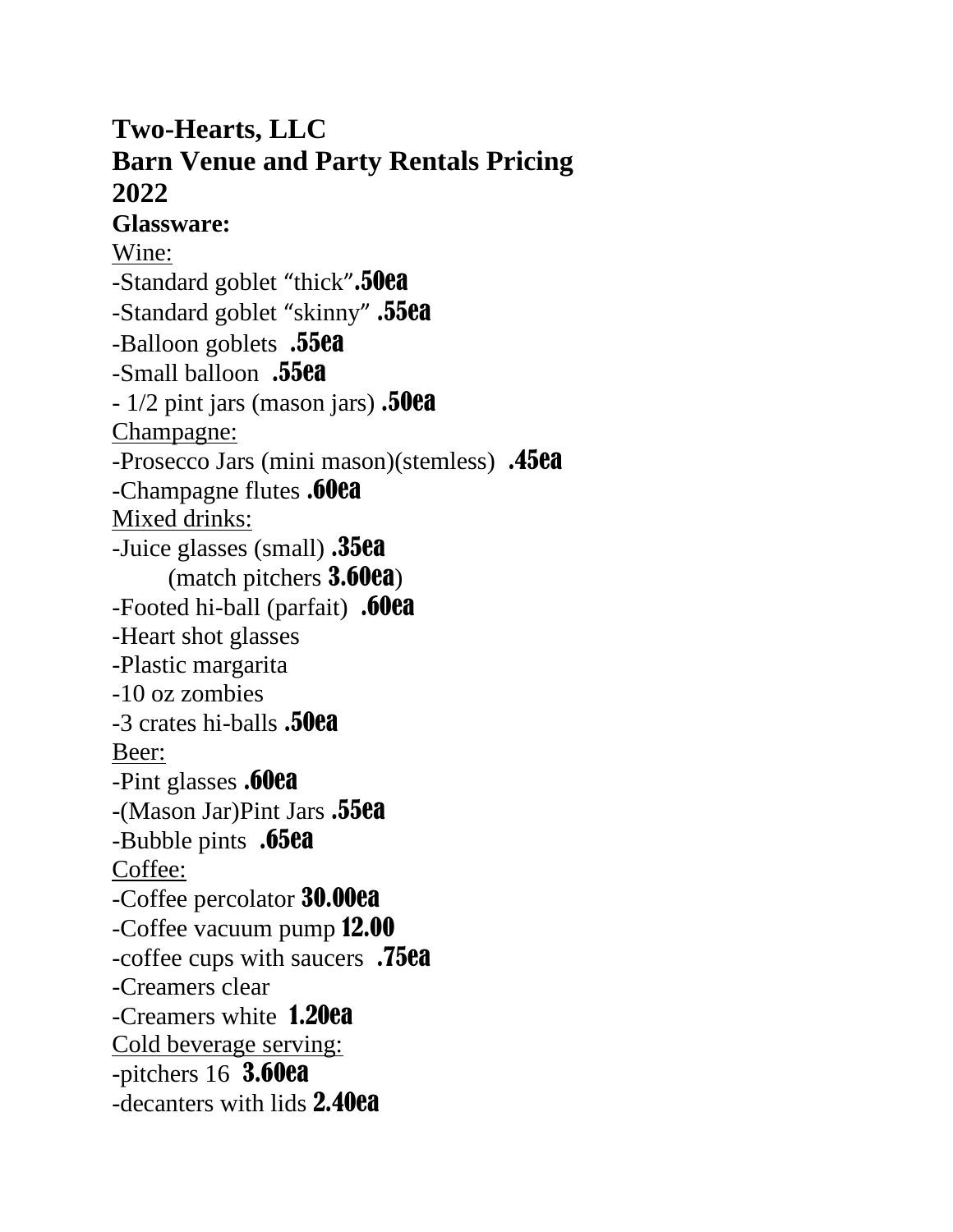-5 gallon Italian glass beverage dispenser 12.00 -Pottery Barn enamelware white beverage dispenser 12.00 **Plates & Tableware** : -Platinum rimmed China dinner  $-$  .90ea -Platinum rimmed dessert  $-$  .60ea -Mountain breeze dinner plates – .75ea -Mountain Breeze dessert plates – .50ea -Mountain Breeze bowl **.60ea** -Square salad plates .95ea -Square dinner plates .90ea -Square dessert plates .80ea -Square tid-bit plates **4.80/d07en** -Round white dinner .85ea -Round white dessert **.60ea** -Round appetizer (bread plate) .50ea -White Pasta/Soup bowls **.85ea** -Crystal/Cut glass luncheon plates with small silver forks 1.20/set -Square (vinegar/oil/butter) (butter bowl) .60ea -Deeper sides -Monkey bowls -Misc teardrop .60ea -Tasting spoons 4.80/dozen -Green organic medium plates .80ea -White colored chargers 13 inch **1.20 ea** -Gold colored chargers 13 inch 1.20 ea -Gold colored chargers, beaded rim 4 dozen **1.20 ea** -Silver colored chargers 1.20 ea -White "lace" metal **Serving** : -Chafing dishes 24.00 ea fuel not included -Large baskets -Chip/bread baskets -Chocolate fountain 18.00 or 36.00 for set up w/ chocolate -3 tiered plate holder display **6.00ea**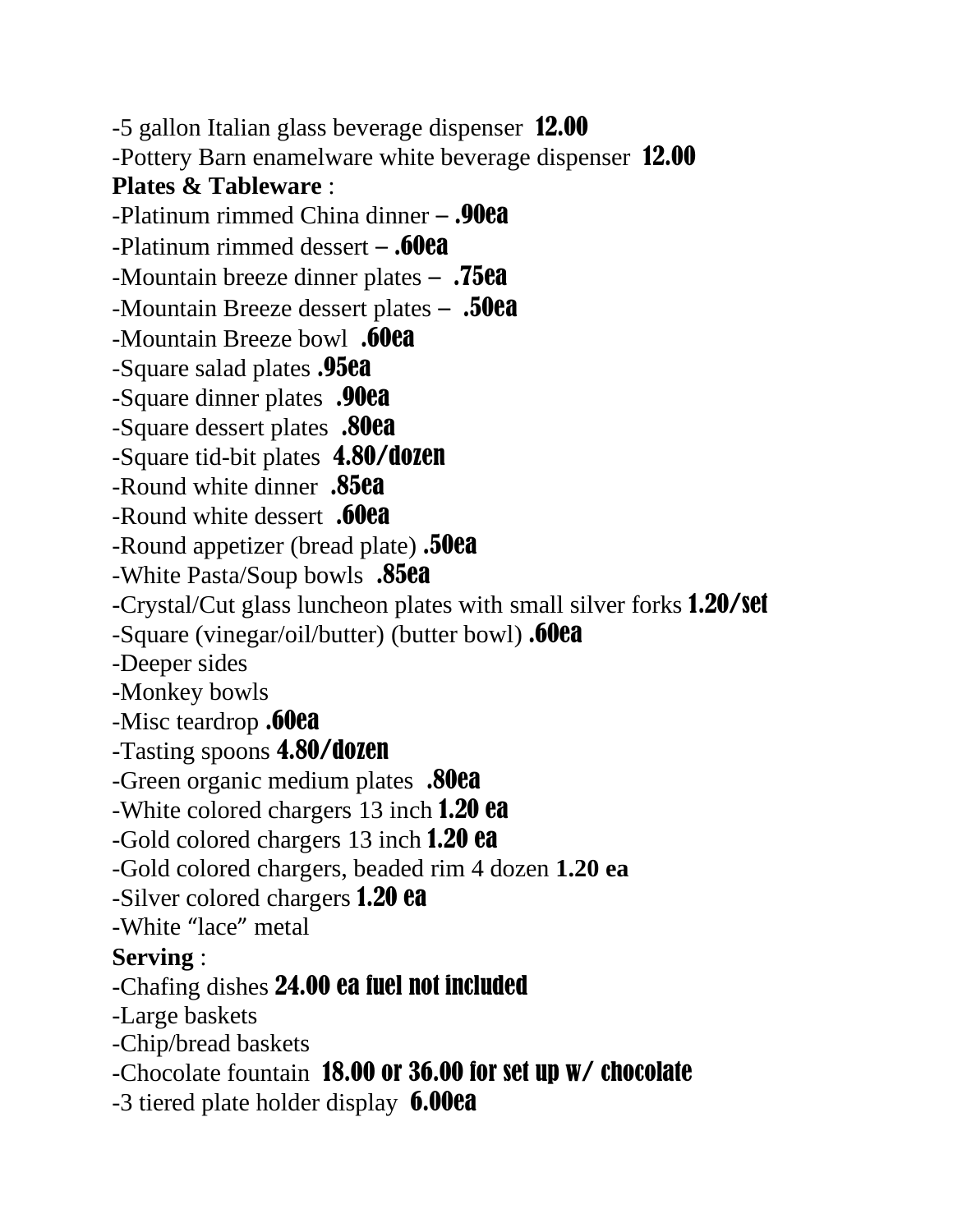-Pottery Barn enamelware tray **9.60ea** -Enamelware flatware holders **7.20ea** -Enamelware Bowl -Serving platters, misc. large **9.50ea** -Smaller, app rectangle **6.00ea** -Ex large bamboo serving bowls **9.50ea** -Plastic green leaf trays -Silver colored trays -White serving bowls -Soup taurine 9.50ea  $-36$  sets salt & pepper **.60 a pair** -Galvanized tubs 9.50ea **Tables/Chairs:** -8 foot rectangle tables 12.00ea -5 foot round tables 12.00ea -4 foot rectangle table (sweetheart table) 12.00ea -White padded wedding chairs 287 **3.50ea Linens** : Runners Black lace-look runners 3.00 ea -White lace-look runners 3.00 ea -Rose gold sequin runners 4.00 ea - Burlap runner **6.00 ea** Napkins Teal napkins poly color 8.00/dozen folded -Granite napkins 8.00/dozen folded -Lilac/lavender napkins 8.00/dozen folded -Forget me not napkins 8.00/dozen folded -Iris napkins 8.00/dozen folded -Purple napkins 8.00/dozen folded -Think pink napkins 8.00/dozen folded -Sweet pea napkins (fuchsia) 8.00/dozen folded -Black napkins 8.00/dozen folded -Chocolate napkins 8.00/dozen folded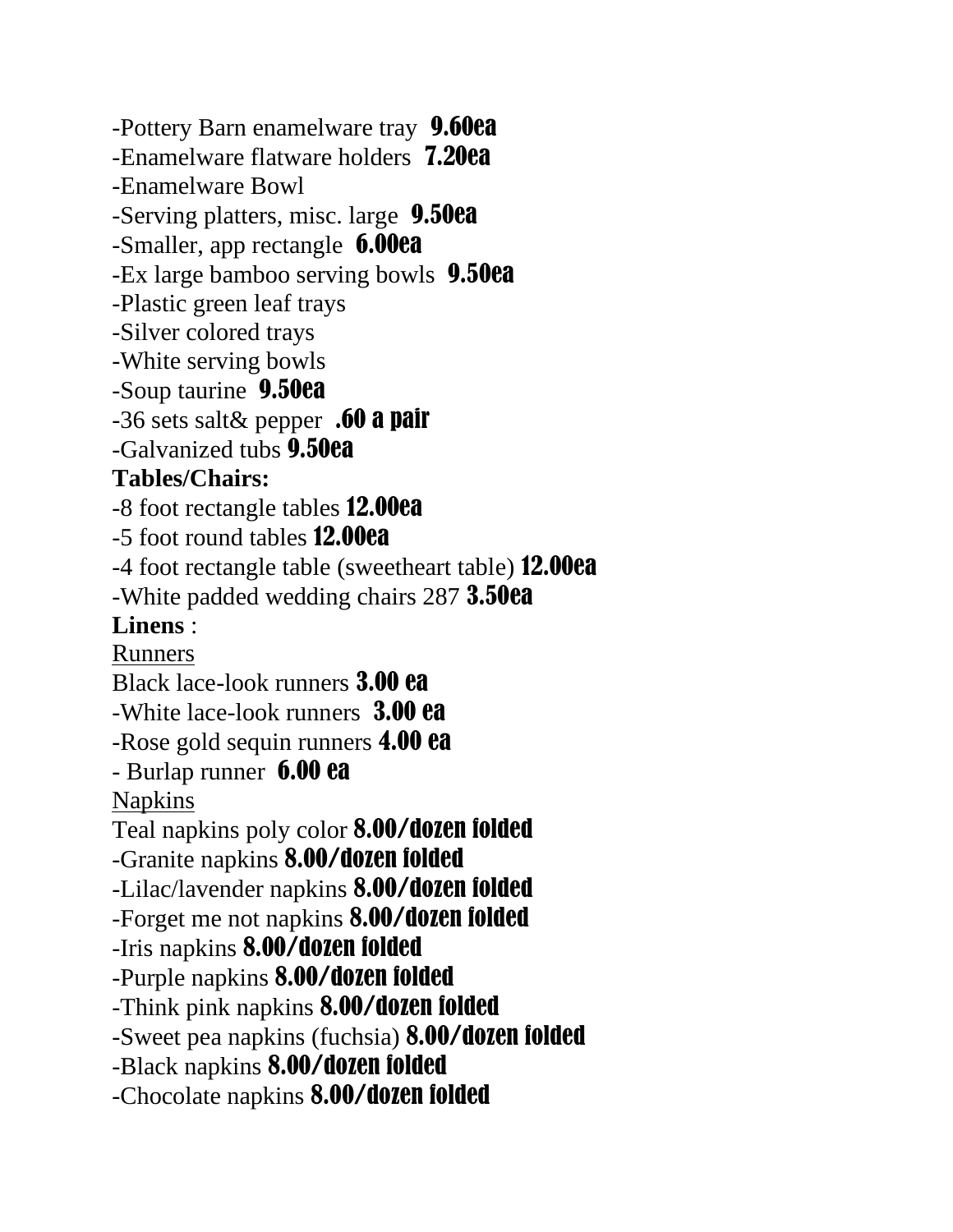-Green apple napkins 8.00/dozen folded -100% cotton white napkins 8.00/dozen folded -Burgundy napkins 8.00/dozen folded -Red napkins 8.00/dozen folded -Eggplant napkins 8.00/dozen folded -Cotton variety (4 patterns) -Ivory napkins 8.00/dozen folded -Ivory napkins cotton-like feel (2 kinds) -White napkins 6.00/dozen folded -White napkins cotton-like feel 8.00/dozen folded -Sage/mint satin overlays (\$12/ set with white table cloth) -Burgundy, Apple red, Sage, Willow, Eggplant, Lavender, Black, Navy, Ivory, Turquoise, Champagne, Silver, yellow So, so, so many organza overlays -White Satin universal seat covers 3.00ea -120 inch white tablecloth 10.00ea washed & folded or 15.00ea pressed -120 inch ivory tablecloth 10.00ea washed & folded or 15.00ea pressed -120 inch navy tablecloth 10.00ea washed & folded or 15.00ea pressed -120 inch black tablecloth 10.00ea washed & folded or 15.00ea pressed -90x156 white tablecloth 10.00ea washed & folded or 18.ooea pressed  $-90x156$  ivory tablecloth **10.00ea washed & folded or 18.00ea pressed**  $-90x156$  black tablecloth **10.00ea washed & folded or 18.00ea pressed**  $-90x156$  navy tablecloth **10.00ea washed & folded or 18.00ea pressed** -90x156 burgundy tablecloth 10.00ea washed & folded or 18.ooea pressed  $-90x132$  white tablecloth **10.00ea washed & folded or 15.00ea pressed**  $-90 \times 132$  Ivory tablecloth **10.00ea washed & folded or 15.00ea pressed Flatware (silverware):** -Mountain elegance dinner fork .40ea -Mountain elegance knife .40ea -Mountain elegance teaspoons .40ea -Mountain elegance soup spoons .40ea -Mountain elegance salad/dessert forks .40ea -Mountain elegance butter knives .40ea Four piece flatware set 1.50/person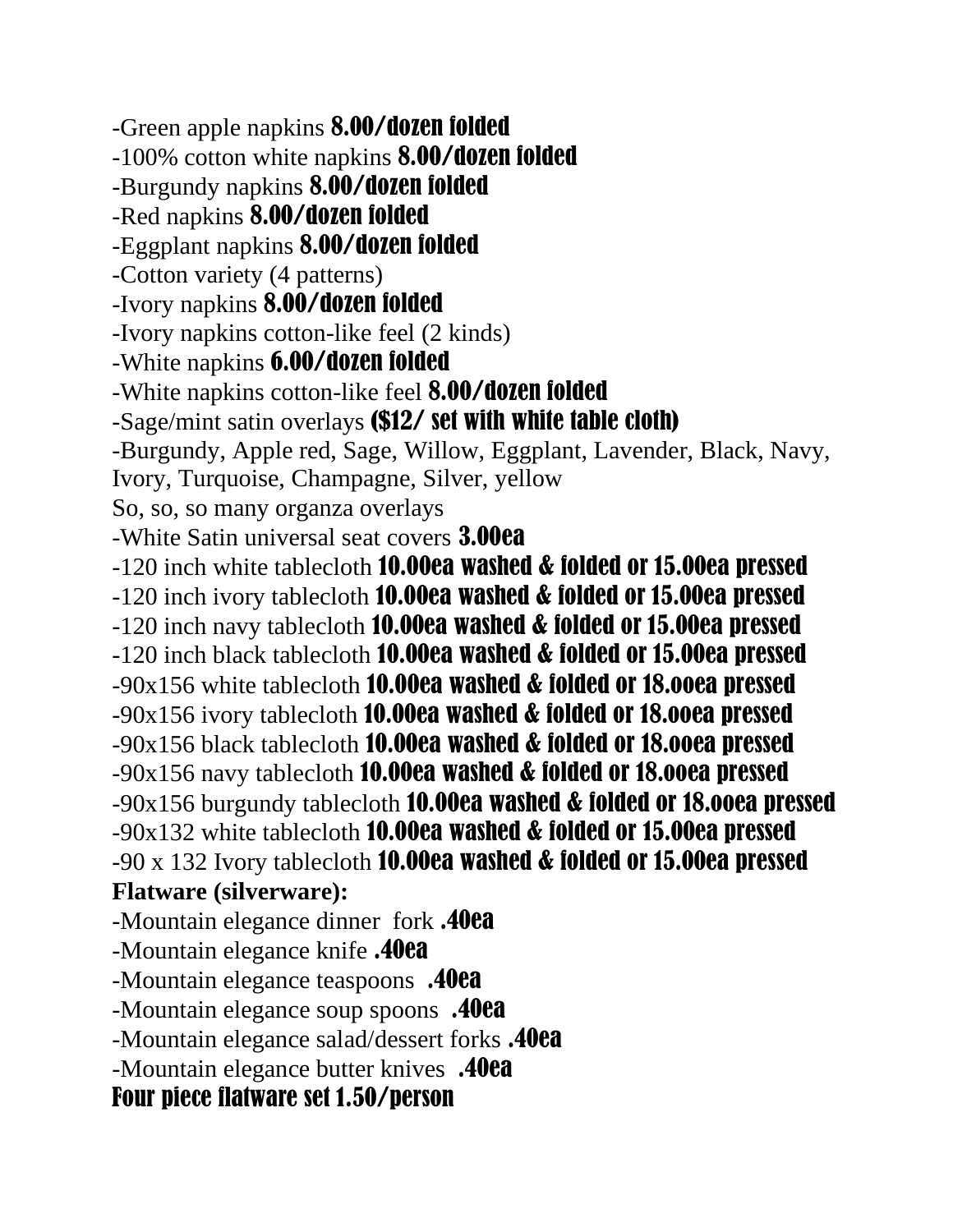-Mountain elegance scalloped condiment spoon -mountain elegance serving spoon slotted -Mountain elegance serving spoon -Mountain elegance serving Fork -Wooden handled steak knives **.35ea** -Windsor dinner Fork **.15ea** -Windsor knife **.15ea** -Windsor salad/dessert knife .15ea -Windsor spoons .15ea -Seashell knife .40ea -Seashell dinner Fork .40ea -Seashell salad/dessert Fork .40ea -Seashell spoons .40ea -Bohemian mismatched knives .30ea **-Bohemian mismatched forks** .30ea -Bohemian mismatched spoons .30ea -serving spoons -Serving Fork -Pie/cake servers 1.20 ea -Ice scoops 1.20 ea -Tongs (various styles/shapes) 1.20 ea **Disposal** : -Black plastic bar trashcans 9.50ea -Attractive wooden handles tin trash cans **17.00ea** -Galvanized trash can large -Galvanized trashcan medium **Decor Items:** -Hurricane candle holder  $(5 \frac{1}{2} \times 8'')$  1.80ea -cylindrical glass vases for floating or pillar candles (3 sizes) 1.20-3.60ea -Glass Dome Cloche (assorted sizes) 7.00-12.00ea -Large glass Vessel (14" tall x 8" across at widest point) 8.00 -Votive candle holder .35ea - Triangle Glass Bowl (snacks or floating candle/flower) **1.20ea** -Round glass bowl **1.20ea**